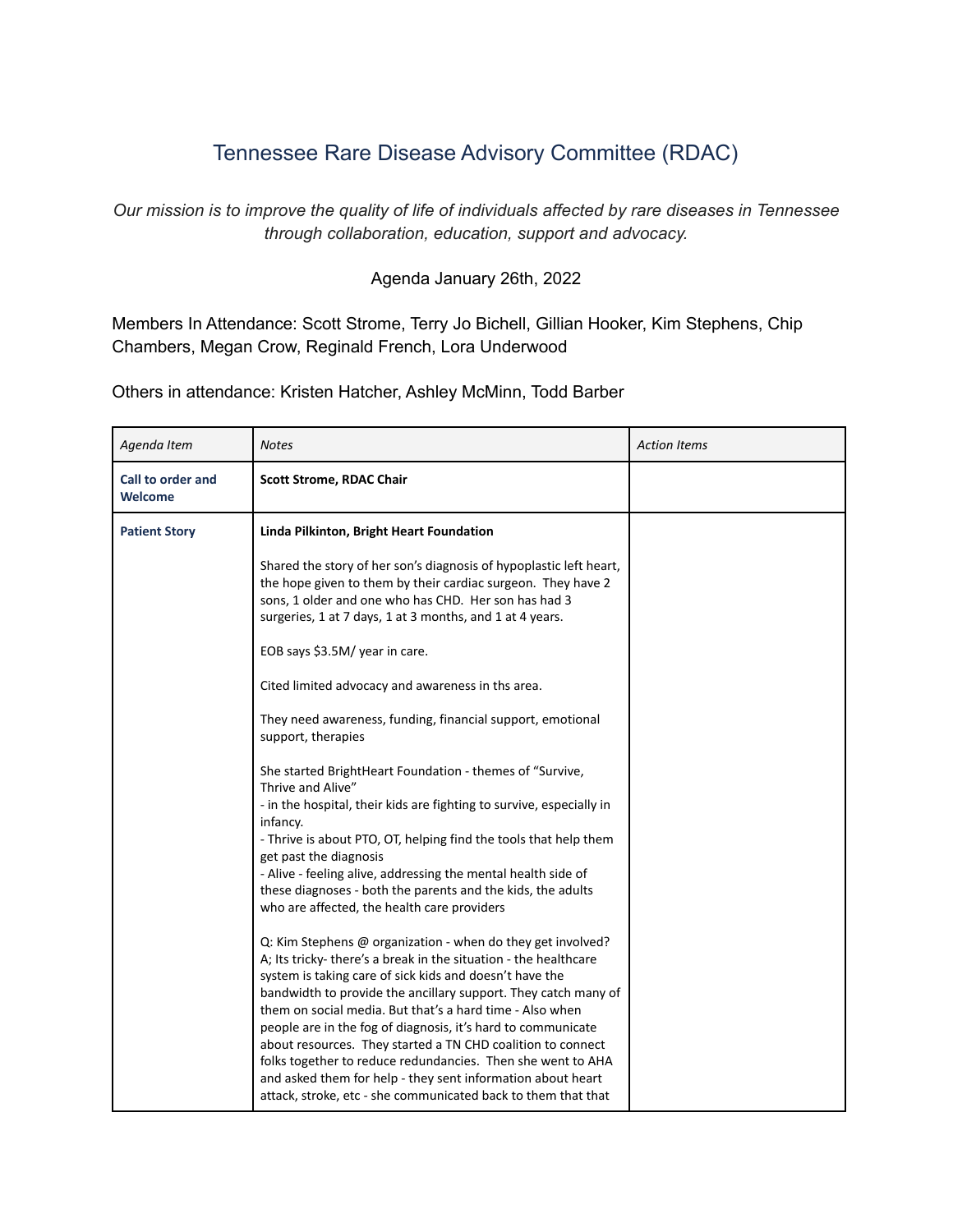|                                                                                                                                                             | was not helpful- She is now petitioning the AHA and<br>conversations are progressing now<br>Q: @ advocacy for research vs. support for patients - She<br>advocates for both, but found more grant money for programs<br>and some of it was a pragmatic decision to go after the most<br>accessible projects, tools, etc to enrich lives today.<br>Her vision for the future: to avoid transplant, to have a cure, to<br>have more awareness.<br>One potential cure is in utero fetal surgery - could you make a<br>heart grow with stem cells? Could you grow a new heart?<br>Could you find interventions that have fewer lifelong<br>side-effects?                                            |                                                                                                                                                                               |
|-------------------------------------------------------------------------------------------------------------------------------------------------------------|-------------------------------------------------------------------------------------------------------------------------------------------------------------------------------------------------------------------------------------------------------------------------------------------------------------------------------------------------------------------------------------------------------------------------------------------------------------------------------------------------------------------------------------------------------------------------------------------------------------------------------------------------------------------------------------------------|-------------------------------------------------------------------------------------------------------------------------------------------------------------------------------|
| <b>TN Expanded</b><br><b>Genomic Diagnostics</b><br>Program update / TN<br><b>Rare and</b><br><b>Undiagnosed</b><br><b>Disease Network</b><br><b>Update</b> | Rizwan Hamid, RDAC Member<br><b>Scott Strome, RDAC Chair</b><br><b>Chip Chambers, RDAC Member</b><br>Terry Jo Bichell, RDAC Vice-chair<br>Updates:<br>Exploring all of the ways to provide faster diagnoses to patients<br>and access to expert across the state.<br>Having project management in place is providing important<br>structure.<br>Making progress on discussing logistics, areas of focus, how to<br>set up phases, thinking through pragmatic approaches and<br>leveraging the multi-disciplinary nature of the group advancing<br>this initiative.<br>Also making progress with follow up w/ Dr. Kingsmore - though<br>there are also many complexities to think through there. | <b>Consider review of state</b><br>insurance policies for coverage of<br>exome and/or genome<br>Group will continue to meet and<br>move toward a proposal for the<br>project. |
| 2022 Planning<br>In person<br>meetings?<br><b>New</b><br><b>Appointments</b><br><b>New Initiatives</b><br><b>TennCare needs</b>                             | <b>Scott Strome, RDAC Chair</b><br>The group may consider an in person meeting at a later date in<br>the year, pending the pandemic- It was noted that there is not<br>funding for the RDAC, so we would need to consider to that as<br>well. Would likely need to in Nashville<br>Names of reappointees were submited to governor's office :<br><b>Scott Strome</b><br>Lora Underwood<br>Also submitted Dr. Richard Finkel as a new appointee to<br>represent St. Jude to replace Suzanne Jackowski<br>We are awaiting an answer<br>Several people will be coming up this summer:<br>John Callison<br><b>Chip Chambers</b><br>Gillian Hooker                                                   | All who are coming up on term<br>limits this year should let Terry Jo<br>know if they are able to continue                                                                    |